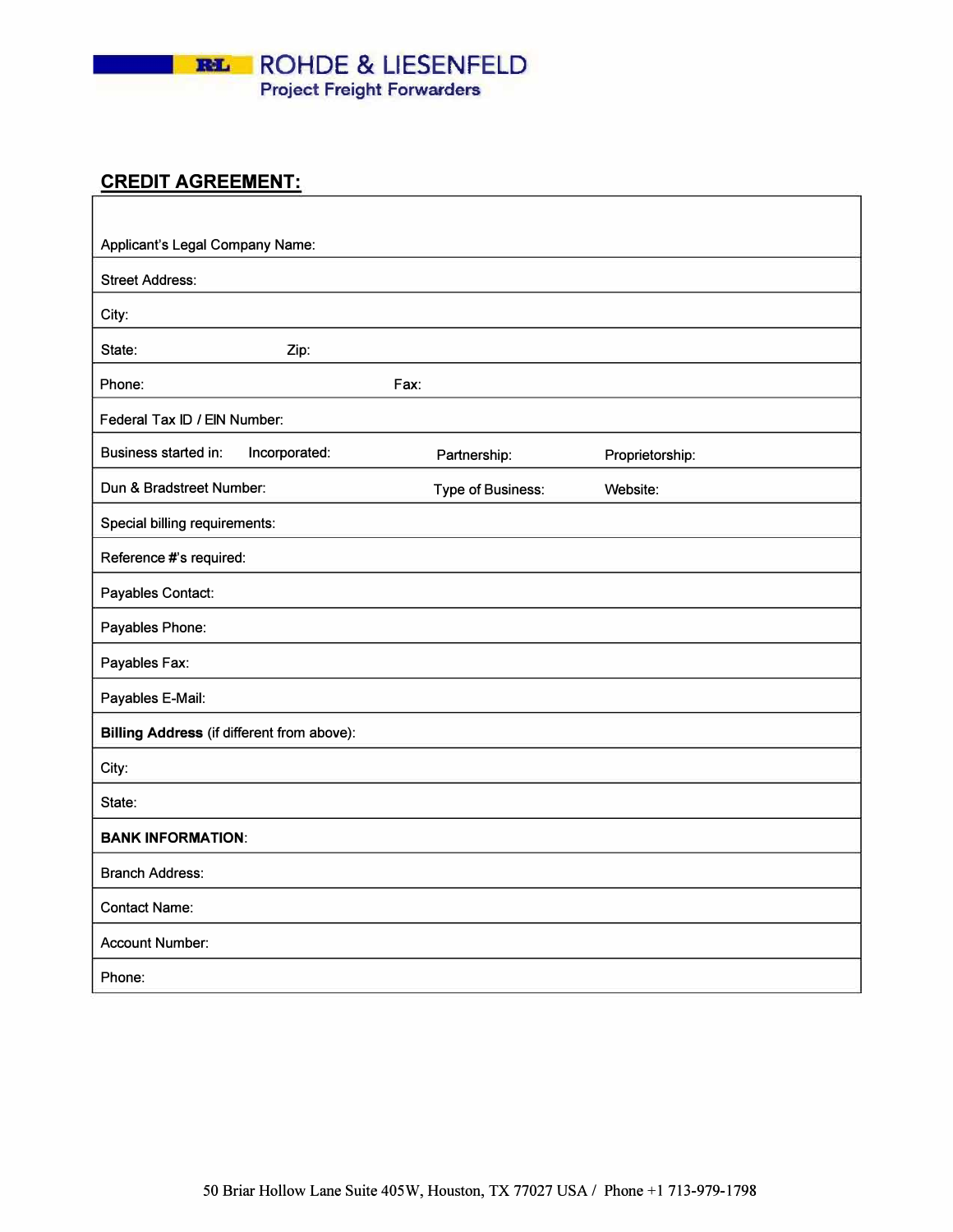# **MINIMUM OF 2 REFERENCES REQUIRED ON YOUR COMPANY LETTERHEAD,**

#### **TERMS AND CONDITIONS**

In consideration of the mutual covenants contained herein and other good and valuable consideration, the parties agree as follows:

- 1. The Applicant shall make payment within 30 days from invoice date. Past due accounts shall be assessed a finance charge of 1.5% per month, compounded monthly.
- 2. Should the credit limit be exceeded within terms, a payment must be made to bring the total within the maximum credit established.
- 3. In the event that any account is not paid when due and legal action is commenced, R&L shall be entitled to its reasonable attorney fees and court costs, including any cost of appeal.
- 4. It is understood that R&L is an arranger of freight services only and as such the total aggregate liability of R&L under this agreement, regardless of the basis of liability or the form of action, will be in accordance with the NCBFAA Standard Trading Conditions which form part of this credit agreement.
- 5. The Applicant authorizes R&L or its agents to conduct or cause to be conducted, a credit investigation on a continuing basis to substantiate a line of credit.
- 6. This Agreement shall be governed by the laws of the State of Texas, USA and the parties hereby agree to the jurisdiction of Texas in the event of any dispute.
- 7. The Applicant acknowledges that possession of a duly executed and transmitted facsimile copy of the original is of the same legal effect and consequence as an original.

| <b>SIGNATURE REQUIRED:</b>                                                              |                    |  |
|-----------------------------------------------------------------------------------------|--------------------|--|
| Date:                                                                                   |                    |  |
| NCBFAA Terms: Standard Trading Conditions have been acknowledged and accepted: Initials |                    |  |
| Title:                                                                                  | <b>Print Name:</b> |  |
|                                                                                         |                    |  |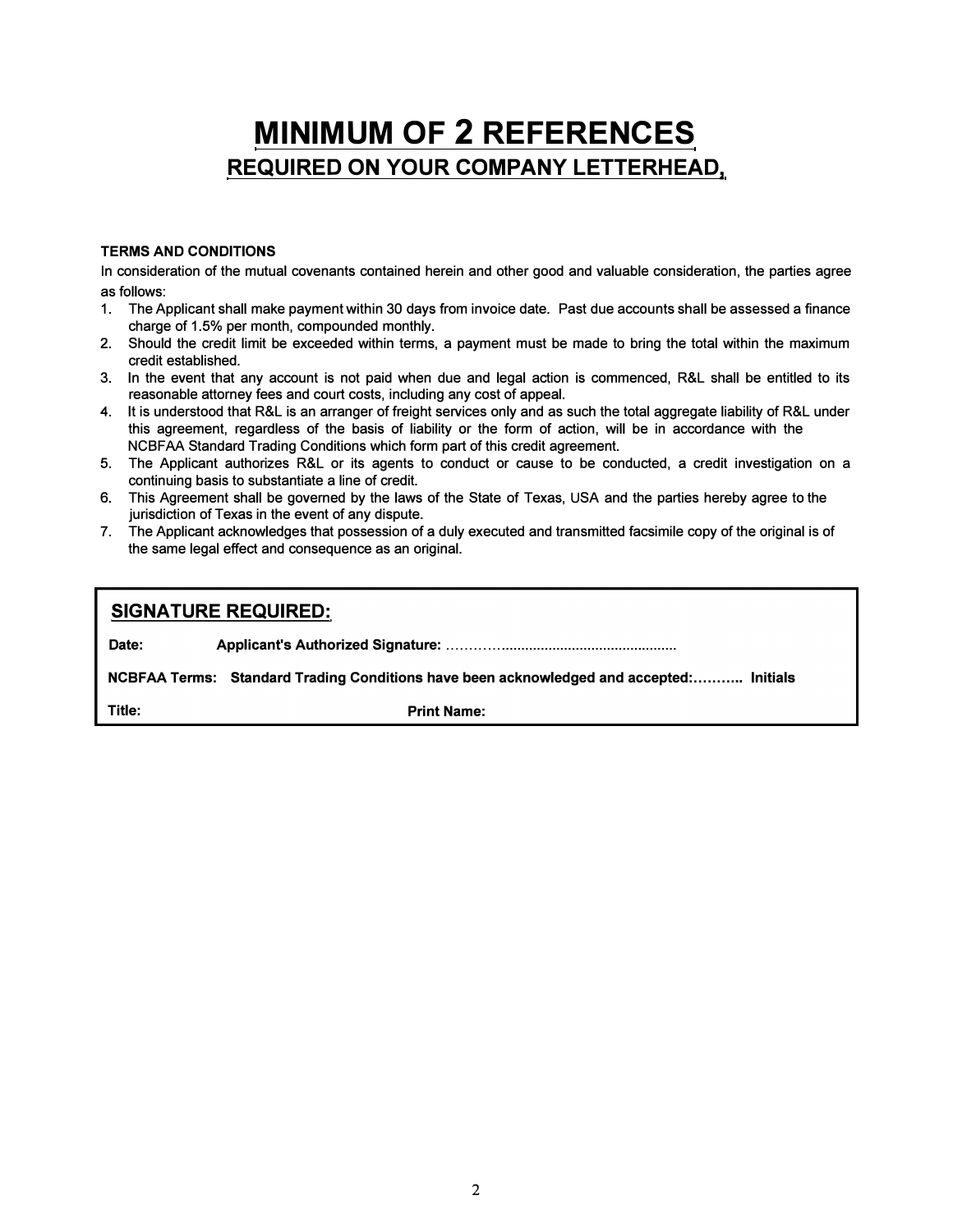## **Rohde & Liesenfeld (USA), Inc.**

#### **Terms & Conditions of Service**

Notice: Over the years, many suits against industry members have been won by reliance on these NCBFAA *Terms* & *Conditions of Service.* Use of these copyrighted NCBFAA *Terms & Conditions of Service is* limited to either NCBFAA Regular Members in good standing or those who have paid an annual license fee of \$1,000 to the:

#### **National Customs Brokers & Forwarders Association of America, Inc.,**

1200 18th Street, NW, #901 Washington, DC 20036.

Any unlicensed use of these Terms and Conditions of Service by non-members will be subject to prosecution by the NCBFAA.

These terms and conditions of service constitute a legally binding contract between the "Company" and the "Customer". In the event the Company renders services and issues a document containing Terms and Conditions governing such services, the Terms and Conditions set forth in such other document(s) shall govern those services.

**1. Definitions.** "Company" shall mean Rohde & Liesenfeld (USA), Inc., its subsidiaries, related companies, agents and/or representatives;

(a) "Customer" shall mean the person for which the Company is rendering service, as well as its principals, agents and/or representatives, including, but not limited to, shippers, importers, exporters, carriers, secured parties, warehousemen, buyers and/or sellers, shipper's agents, insurers and underwriters, break-bulk agents, consignees, etc. It is the responsibility of the Customer to provide notice and copy(s) of these terms and conditions of service to all such agents or representatives;

(b) "Documentation" shall mean all information received directly or indirectly fromCustomer, whether in paper or electronic form;

(c) "Ocean Transportation Intermediaries" ("OTI") shall include an "ocean freight forwarder" and a "non-vessel operating carrier";

(d) "Third parties" shall include, but not be limited to, the following: "carriers, truckmen, cartmen, lightermen, forwarders, OTIs, customs brokers, agents, warehousemen and others to which the goods are entrusted for transportation, cartage, handling and/or delivery and/or storage or otherwise".

**2. Company as agent.** The Company acts as the "agent" of the Customer for the purpose of performing duties in connection with the entry and release of goods, post entry services, the securing of export licenses, the filing of export and security documentation on behalf of the Customer and other dealings with Government Agencies, or for arranging for transportation services, both domestically and internationally, or other logistics services in any capacity other than as a carrier.

#### **3. Limitation of Actions.**

(a) Unless subject to a specific statute or international convention, all claims against the Company for a potential or actual loss, must be made in writing and received by theCompany, within *Insert number of days for notice to be given* days of the event giving rise to claim; the failure to give the Company timely notice shall be a complete defense to any suit or action commenced by Customer.

(b) All suits against Company must be filed and properly served on Company as follows:

- *(i)* For claims arising out of ocean transportation, within *30 days* from the date of the loss;
- (ii) For claims arising out of brokering domestic motor carrier transportation, within *Insert time period* from the date of loss;
- (iii) For claims arising out of air transportation, within *30 days* from the date of the loss;
- (iv) For claims arising out of the preparation and/or submission of an import entry(s), within *30 days*  days from the date of liquidation of the entry $(s)$ ;
- (v) For any and all other claims of any other type, within *one* years from the date of the loss or damage.

**4. No Liability for The Selection or Services of Third Parties and/or Routes.** Unless services are performed by persons or firms engaged pursuant to express written instructions from the Customer, Company shall use reasonable care in its selection of third parties, or in selecting the means, route and procedure to be followed in the handling, transportation, clearance and delivery of the shipment; advice by the Company that a particular person or firm has been selected to render services with respect to the goods, shall not be construed to mean that the Company warrants or represents that such person or firm will render such services nor does Company assume responsibility or liability for any actions(s) and/or inaction(s) of such third parties and/or its agents, and shall not be liable for any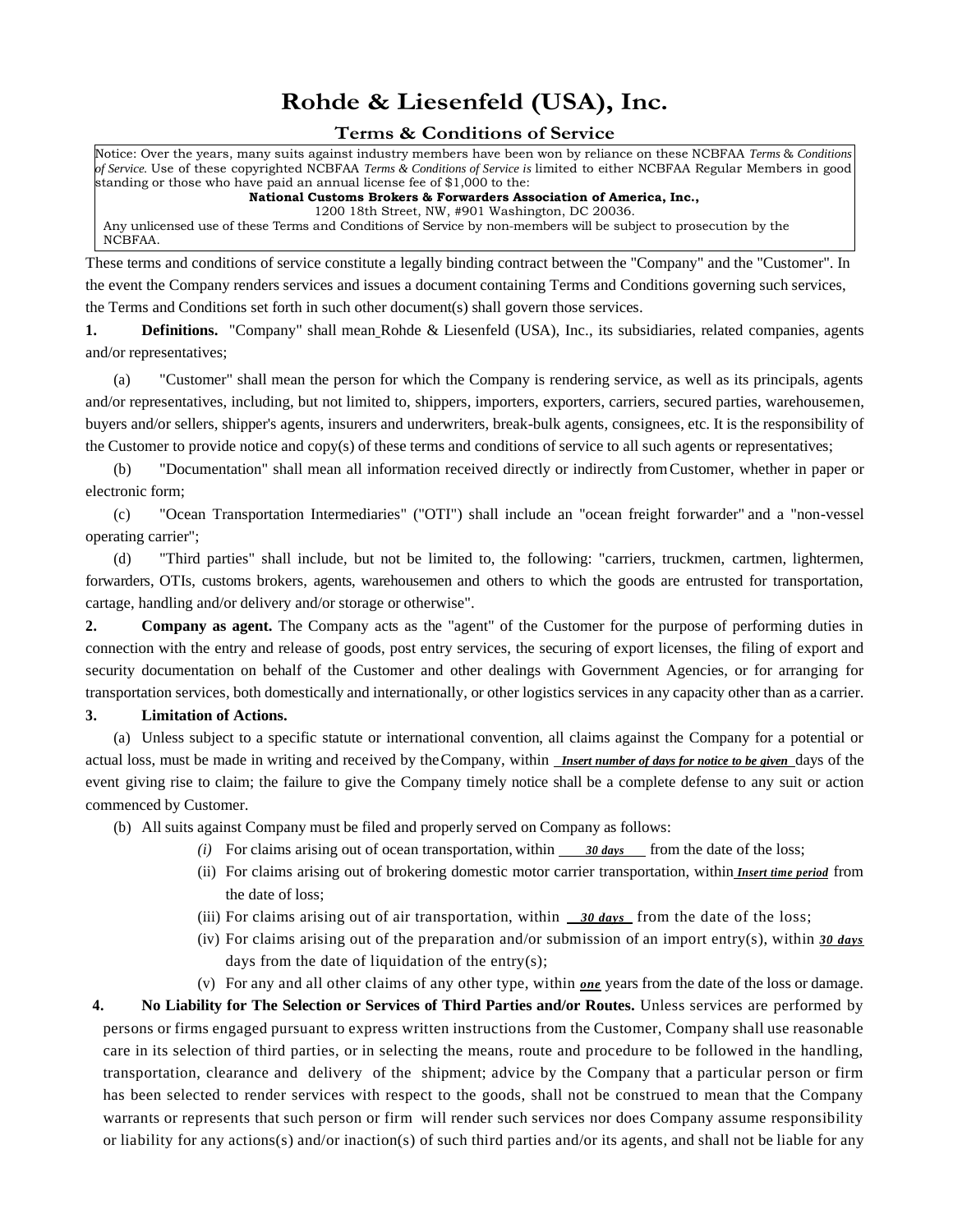delay or loss of any kind, which occurs while a shipment is in the custody or control of a third party or the agent of a third party; all claims in connection with the Act of a third party shall be brought solely against such party and/or its agents; in connection with any such claim, the Company shall reasonably cooperate with the Customer, which shall be liable for any charges or costs incurred by the Company.

**5. Quotations Not Binding.** Quotations as to fees, rates of duty, freight charges, insurance premiums or other charges given by the Company to the Customer are for informational purposes only and are subject to change without notice; no quotation shall be binding upon the Company unless the Company in writing agrees to undertake the handling or transportation of the shipment at a specific rate or amount set forth in the quotation and payment arrangements are agreed to between the Company and the Customer.

#### **6. Reliance on Information Furnished.**

(a) Customer acknowledges that it is required to review all documents and declarations prepared and/or filed with U.S. Customs & Border Protection, other Government Agency and/or third parties, and will immediately advise the Company of any errors, discrepancies, incorrect statements, or omissions on any declaration or other submission filed on Customers behalf;

(b) In preparing and submitting customs entries, export declarations, applications, security filings, documentation, delivery orders and/or other required data, the Company relies on the correctness of all documentation, whether in written or electronic format, and all information furnished by Customer; Customer shall use reasonable care to ensure the correctness of all such information and shall indemnify and hold the Company harmless from any and all claims asserted and/or liability or losses suffered by reason of the Customer's failure to disclose information or any incorrect, incomplete or false statement by the Customer or its agent, representative or contractor upon which the Company reasonably relied. The Customer agrees that the Customer has an affirmative non-delegable duty to disclose any and all information required to import, export or enter the goods.

(c) Customer acknowledges that it is required to provide verified weights obtained on calibrated, certified equipment of all cargo that is to be tendered to steamship lines and represents that Company is entitled to rely on the accuracy of such weights and to counter-sign or endorse it as agent of Customer in order to provide the certified weight to the steamship lines. The Customer agrees that it shall indemnify and hold the Company harmless from any and all claims, losses, penalties or other costs resulting from any incorrect or questionable statements of the weight provided by the Customer or its agent or contractor on which the Company relies.

(d) Customer acknowledges that it is required to advise Company in advance of its intention to tender hazardous material goods and that it will otherwise comply with all federal and international hazardous material regulations.

**7. Declaring Higher Value to Third Parties.** Third parties to whom the goods are entrusted may limit liability for loss or damage; the Company will request excess valuation coverage only upon specific written instructions from the Customer, which must agree to pay any charges therefore; in the absence of written instructions or the refusal of the third party to agree to a higher declared value, at Company's discretion, the goods may be tendered to the third party, subject to the terms of the third party's limitations of liability and/or terms and conditions of service.

**8. Insurance**. Unless requested to do so in writing and confirmed to Customer in writing, Company is under no obligation to procure insurance on Customer's behalf; in all cases, Customer shall pay all premiums and costs in connection with procuring requested insurance.

#### **9. Disclaimers; Limitation of Liability.**

(a) Except as specifically set forth in these terms and conditions, Company makes no express or implied warranties in connection with its services;

(b) Customer may obtain insurance coverage for cargo loss or damage, up to the actual or declared value of the shipment or transaction, by requesting such coverage and agreeing to make payment therefor, which request must be confirmed in writing by the Company prior to rendering services for the covered transaction(s).

(c) In all events, the Company's liability shall be limited to the following:

(i) where the claim arises from activities other than those relating to customs business, \$ *Insert applicable amount* per shipment or transaction, or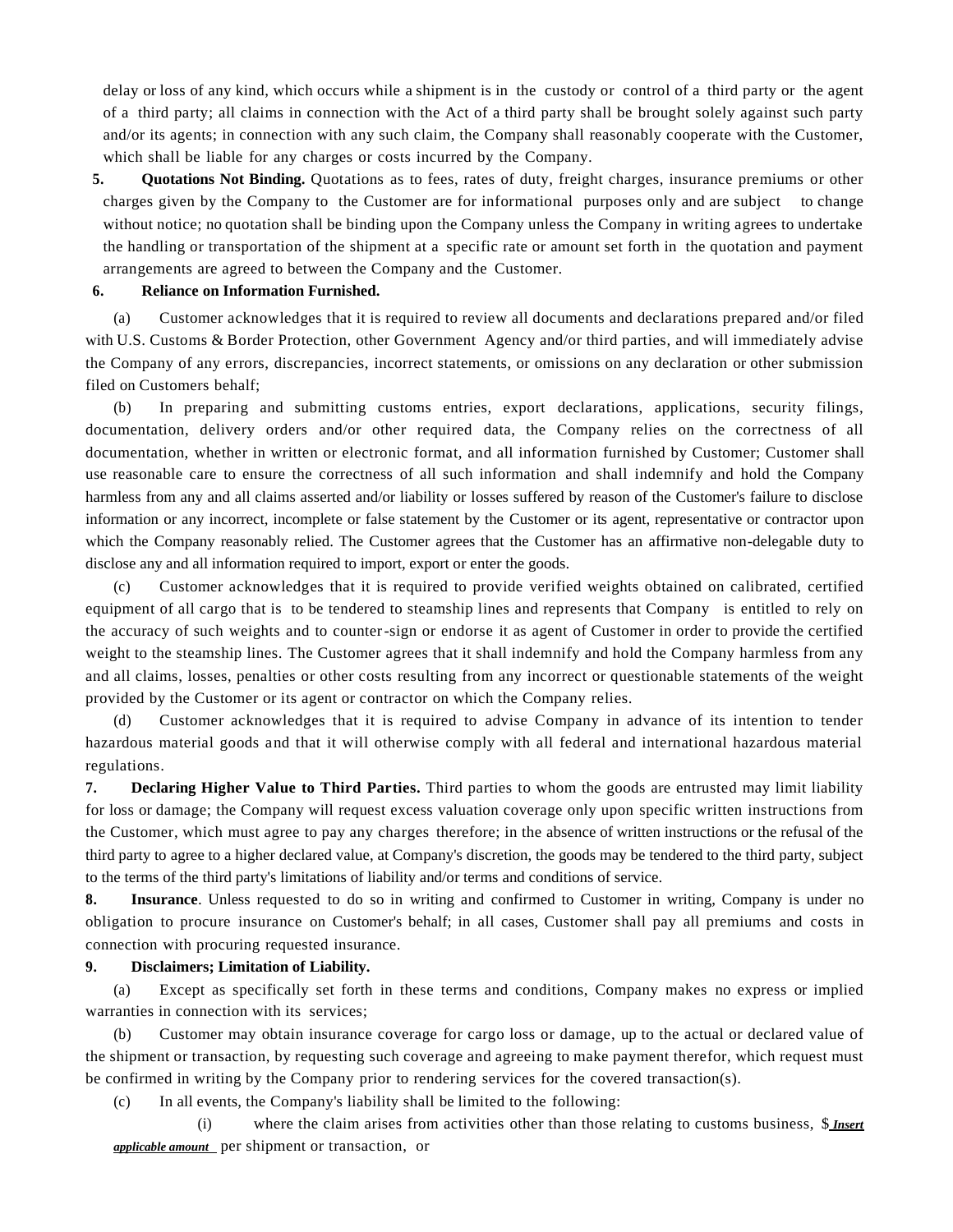(ii) where the claim arises from activities relating to "Customs business," \$ *Insert applicable amount* per entry or the amount of brokerage fees paid to Company for the entry, whichever is less;

(d) In no event shall Company be liable or responsible for consequential, indirect, incidental, statutory or punitive damages, even if it has been put on notice of the possibility of such damages, or for the acts of third parties.

With respect to domestic transportation, Company shall not be liable for a motor carrier's failure to maintain insurance or for the accuracy of any documentation furnished by a motor carrier to Company or Customer evidencing said coverage.

**10. Advancing Money.** All charges must be paid by Customer in advance unless the Company agrees in writing to extend credit to customer; the granting of credit to a Customer in connection with a particular transaction shall not be considered a waiver of this provision by the Company.

**11. Indemnification/Hold Harmless.** The Customer agrees to indemnify, defend, and hold the Company harmless from any claims and/or liability, fines, penalties and/or attorneys' fees arising from the importation or exportation of customers merchandise and/or any conduct of the Customer, including but not limited to the inaccuracy of entry, export or security data supplied by Customer or its agent or representative, which violates any Federal, State and/or other laws, and further agrees to indemnify and hold the Company harmless against any and all liability, loss, damages, costs, claims, penalties, fines and/or expenses, including but not limited to reasonable attorney's fees, which the Company may hereafter incur, suffer or be required to pay by reason of such claims; in the event that any claim, suit or proceeding is brought against the Company, it shall give notice in writing to the Customer by mail at its address on file with the Company.

**12. C.O.D. or Cash Collect Shipments.** Company shall use reasonable care regarding written instructions relating to "Cash/Collect on Deliver (C.O.D.)" shipments, bank drafts, cashier's and/or certified checks, letter(s) of credit and other similar payment documents and/or instructions regarding collection of monies but shall not have liability if the bank or consignee refuses to pay for the shipment.

**13. Costs of Collection.** In any dispute involving monies owed to Company, the Company shall be entitled to all costs of collection, including reasonable attorney's fees and interest at *Insert percentage* % per annum or the highest rate allowed by law, whichever is less unless a lower amount is agreed to by Company.

#### **14. General Lien and Right To Sell Customer's Property.**

(a) Company shall have a continuing lien on any and all property and documents relating thereto of Customer coming into Company's actual or constructive possession, custody or control or enroute, which lien shall survive delivery, for all charges, expenses or advances owed to Company with regard to the shipment on which the lien is claimed, a prior shipment(s) and/or both. Customs duties, transportation charges, and related payments advanced by the Company shall be deemed paid in trust on behalf of the Customer and treated as pass through payments made on behalf of the Customer for which the Company is acting as a mere conduit.

(b) Company shall provide written notice to Customer of its intent to exercise such lien, the exact amount of monies due and owing, as well as any on -going storage or other charges; Customer shall notify all parties having an interest in its shipment(s) of Company's rights and/or the exercise of such lien.

(c) Unless, within thirty days of receiving notice of lien, Customer posts cash or letter of credit at sight, or, if the amount due is in dispute, an acceptable bond equal to 110% of the value of the total amount due, in favor of Company, guaranteeing payment of the monies owed, plus all storage charges accrued or to be accrued, Company shall have the right to sell such shipment(s) at public or private sale or auction and any net proceeds remaining thereafter shall be refunded to Customer.

**15. No Duty To Maintain Records For Customer.** Customer acknowledges that pursuant to Sections 508 and 509 of the Tariff Act, as amended, (19 USC §1508 and 1509) it has the duty and is solely liable for maintaining all records required under the Customs and/or other Laws and Regulations of the United States; unless otherwise agreed to in writing, the Company shall only keep such records that it is required to maintain by Statute(s) and/or Regulation(s), but not act as a "recordkeeper" or "recordkeeping agent" for Customer.